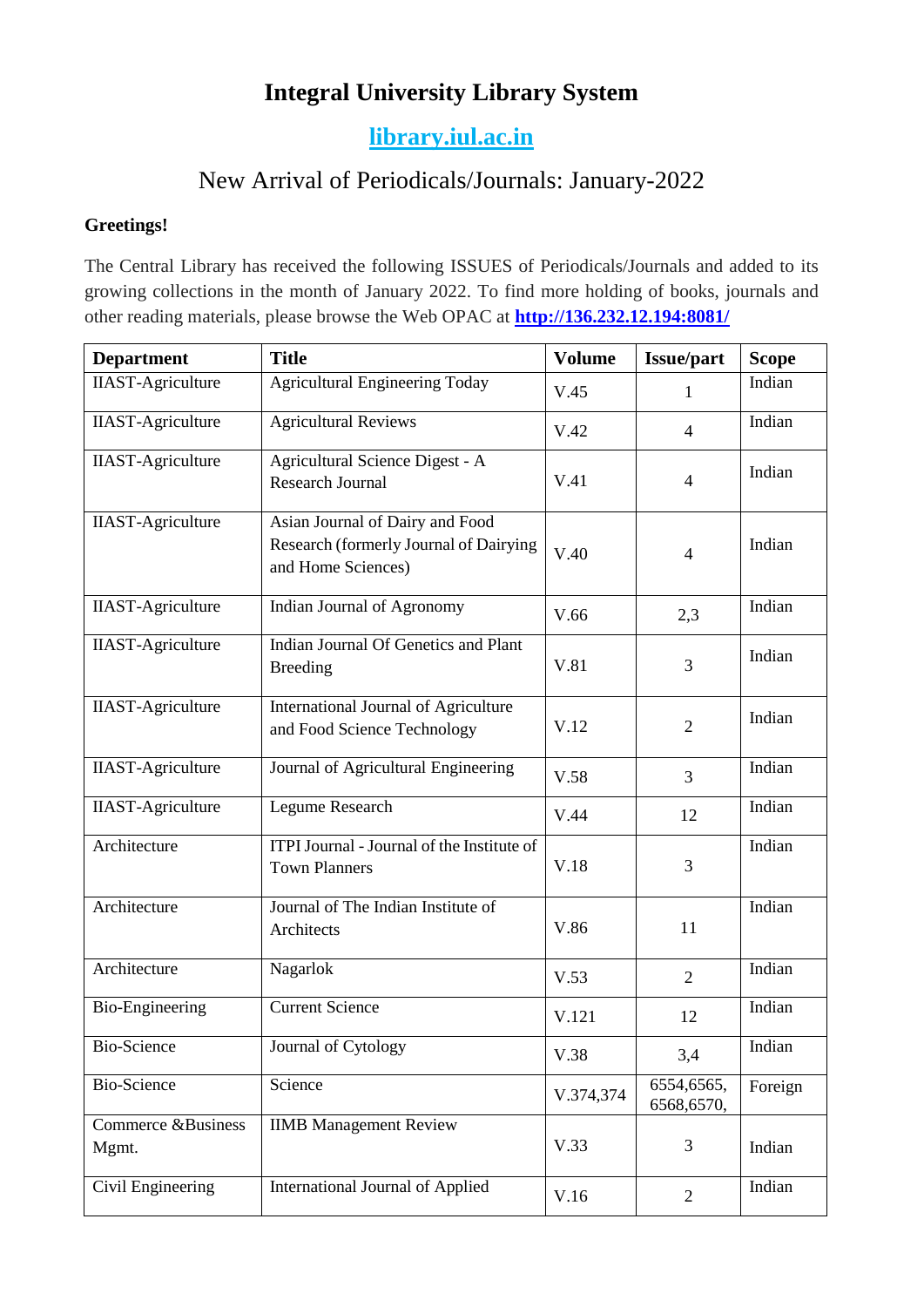|                               | <b>Environmental Sciences</b>                                                                    |      |                |        |
|-------------------------------|--------------------------------------------------------------------------------------------------|------|----------------|--------|
| Civil Engineering             | International Journal of Civil<br>Engineering                                                    |      | $\overline{2}$ | Indian |
| College of Pharmacy           | Indian Journal of Pharmaceutical<br><b>Education and Research</b>                                | V.55 | 4              | Indian |
| College of Pharmacy           | Indian Journal of Pharmaceutical<br>Sciences                                                     | V.83 | 1              | Indian |
| College of Pharmacy           | Indian Journal of Pharmacology                                                                   | V.53 | $\overline{4}$ | Indian |
| Computer Application          | <b>International Journal of Applied</b><br>Artificial Intelligence in Engineering<br>System      | V.13 | $\overline{2}$ | Indian |
| <b>Computer Application</b>   | International Journal of Applied<br>Computing                                                    | V.14 | $\overline{2}$ | Indian |
| <b>Computer Application</b>   | <b>International Journal of Artificial</b><br>Intelligence and Computational<br>Research         |      | $\overline{2}$ | Indian |
| <b>Computer Application</b>   | International Journal of Computational<br>Intelligence and Bioinformatics                        |      | $\overline{2}$ | Indian |
| <b>Computer Application</b>   | International Journal of Computational<br>Intelligence and Healthcare<br>Informatics             |      | $\overline{2}$ | Indian |
| <b>Computer Application</b>   | International Journal of Computational<br>Intelligence and Telecommunication<br>Systems          |      | $\overline{2}$ | Indian |
| <b>Computer Application</b>   | International Journal of Computational<br>Intelligence in Control                                |      | $\overline{2}$ | Indian |
| <b>Computer Application</b>   | International Journal of Computational<br><b>Intelligence Research and Applications</b>          |      | $\overline{2}$ | Indian |
| Education                     | Indian Journal of Adult Education                                                                |      | $\overline{2}$ | I      |
| <b>Electrical Engineering</b> | International Journal of Electrical and<br><b>Computer Engineering (Serials</b><br>Publications) | V.11 | $\overline{2}$ | Indian |
| <b>Electrical Engineering</b> | <b>International Journal of Electrical</b><br><b>Energy Systems</b>                              | V.13 | $\overline{2}$ | Indian |
| <b>Electrical Engineering</b> | International Journal of Electrical<br>Engineering                                               | V.14 | $\overline{2}$ | Indian |
| ECE-Electronics &             | Advances in Wireless and Mobile                                                                  | V.14 | $\overline{2}$ | Indian |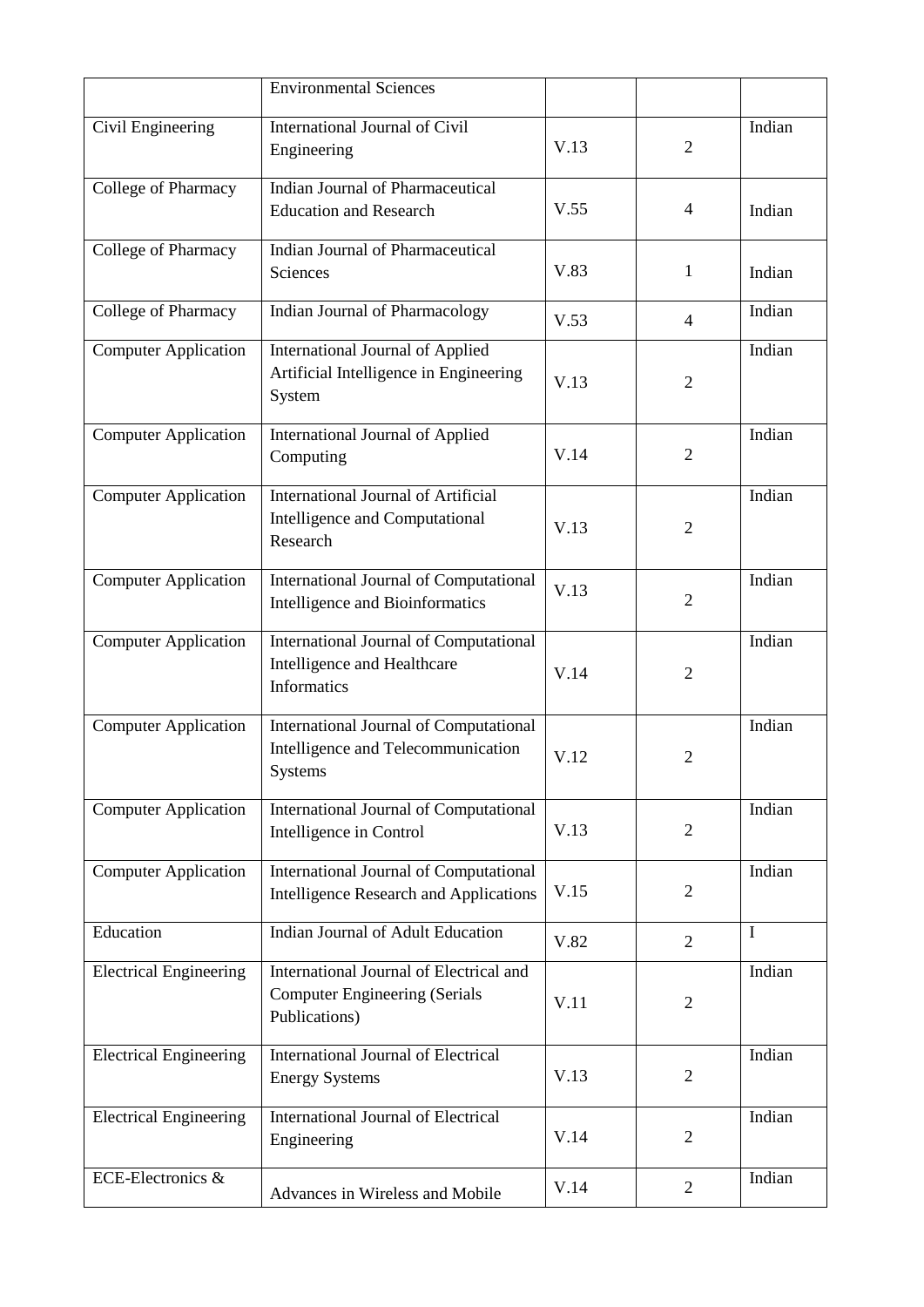| Communication Engg.                                                             | Communications                                              |         |                |         |
|---------------------------------------------------------------------------------|-------------------------------------------------------------|---------|----------------|---------|
| ECE-Electronics &                                                               |                                                             |         |                |         |
| Communication Engg.                                                             | IEEE Control System Magazine (MCS)                          | V.41    | 6              | Foreign |
| ECE-Electronics &                                                               | Journal of the Institution of                               |         |                | Indian  |
| Communication Engg.<br>Engineering (India) Series-B Electrical                  |                                                             |         |                |         |
|                                                                                 | Engineering and Electronics and                             |         | 6              |         |
|                                                                                 | V.102<br>Telecommunication Engineering and                  |         |                |         |
|                                                                                 | <b>Computer Engineering</b>                                 |         |                |         |
| Environmental                                                                   | Journal of Environmental Biology                            | V.42    | 1,2,3,4        |         |
| <b>IIMS&amp;R</b> (Medical)                                                     | Academic Medicine                                           | V.96    | 10             | Foreign |
| <b>IIMS&amp;R</b> (Medical)                                                     | <b>Academic Pediatrics</b>                                  | V.21    | 1,3,8          | Foreign |
| <b>IIMS&amp;R</b> (Medical)                                                     | <b>Anesthesiology Clinics</b>                               |         |                | Foreign |
|                                                                                 |                                                             | V.39    | 3,4            |         |
| <b>IIMS&amp;R</b> (Medical)                                                     | Asian Journal of Psychiatry                                 | V.65    | $\mathbf{1}$   | Foreign |
| <b>IIMS&amp;R</b> (Medical)                                                     | <b>BJOG</b> An International Journal Of                     |         |                | Foreign |
|                                                                                 | <b>Obstetrics And Gynecology</b>                            | V.128   | 11             |         |
| <b>IIMS&amp;R</b> (Medical)                                                     | <b>British Journal Of Anesthesia</b>                        |         | 3,6            | Foreign |
| <b>IIMS&amp;R</b> (Medical)                                                     | <b>Clinical Biochemistry</b>                                | V.93/98 | 1,1            | Foreign |
| <b>IIMS&amp;R</b> (Medical)                                                     | <b>Indian Heart Journal</b>                                 | V.73    | 6              | Indian  |
| <b>IIMS&amp;R</b> (Medical)                                                     | Indian Journal Of Ophthalmology                             | V.69    | 8,11           | Indian  |
| Indian Journal Of Orthopedics (From<br><b>IIMS&amp;R</b> (Medical)              |                                                             | V.55    |                | Indian  |
|                                                                                 | 2020 Springer India Pvt. Ltd)                               |         | 5              |         |
| <b>IIMS&amp;R</b> (Medical)                                                     | Indian Journal Of Pathology And                             |         |                | Indian  |
|                                                                                 | Microbiology                                                | V.64    | $\overline{4}$ |         |
| <b>IIMS&amp;R</b> (Medical)                                                     | Indian Journal Of Pharmacology                              |         |                | Indian  |
|                                                                                 |                                                             | V.53    | 5              |         |
|                                                                                 | <b>IIMS&amp;R</b> (Medical)<br>Indian Journal Of Psychiatry |         | 5              | Indian  |
| <b>IIMS&amp;R</b> (Medical)                                                     | Indian Journal of Surgery                                   |         | 2,3            | Indian  |
| <b>IIMS&amp;R</b> (Medical)                                                     | <b>Infectious Disease Clinics of North</b>                  |         |                | Foreign |
|                                                                                 | America                                                     | V.35    | 3,4            |         |
| <b>IIMS&amp;R</b> (Medical)                                                     | <b>JAMA - Journal Of American Medical</b>                   |         |                | Foreign |
|                                                                                 | Association                                                 | V.326   | 21,23          |         |
| <b>IIMS&amp;R</b> (Medical)<br>Journal of Association of Physicians of<br>India |                                                             |         |                | Indian  |
|                                                                                 |                                                             | V.69    | 12             |         |
| <b>IIMS&amp;R</b> (Medical)                                                     | Journal of Clinical Orthopedics and                         |         |                | Indian  |
| Trauma                                                                          |                                                             | V.20    | 1              |         |
|                                                                                 |                                                             |         |                |         |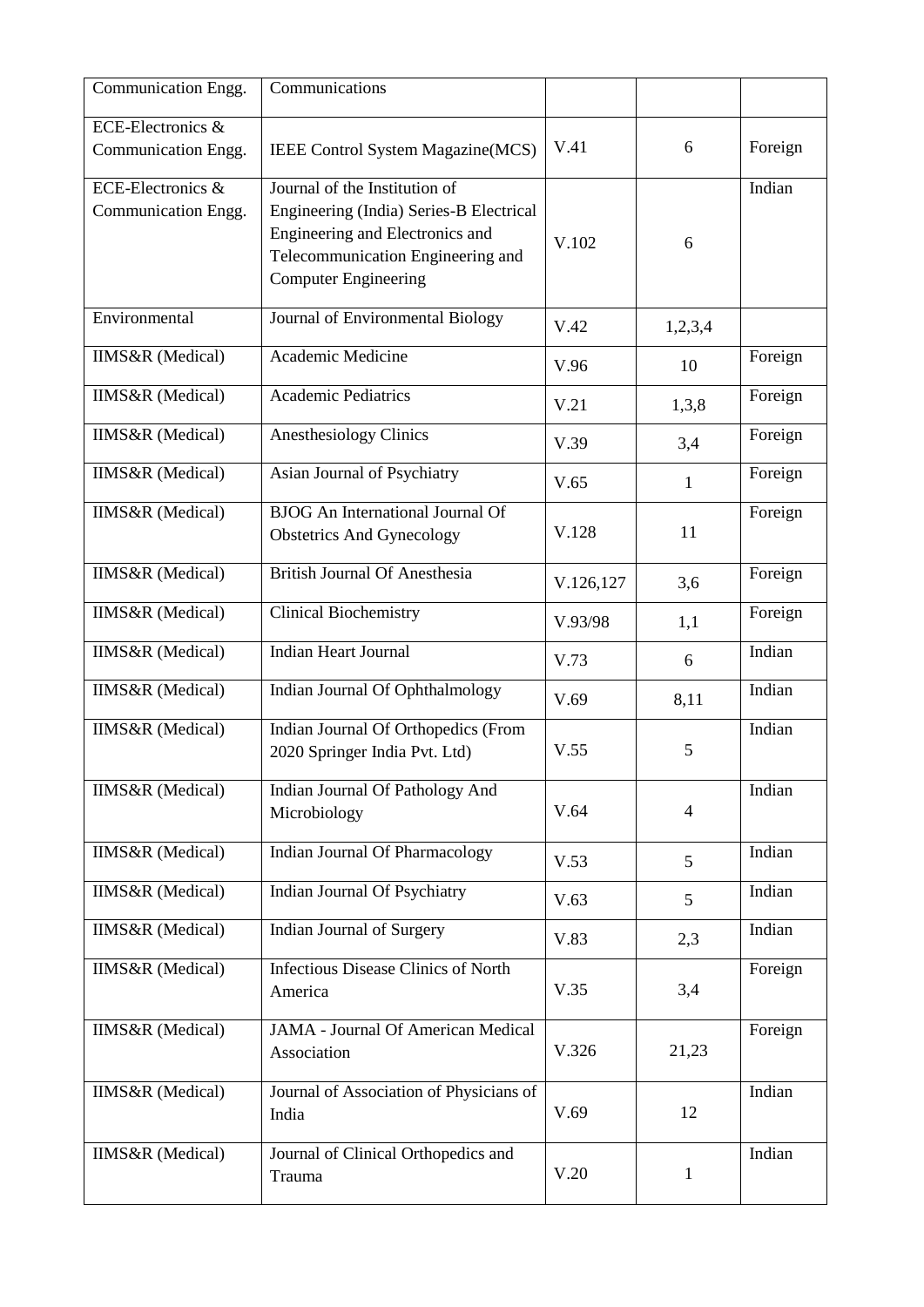| <b>IIMS&amp;R</b> (Medical) | Journal of Family Medicine and<br>Primary Care                                                    | V.10   | 10              | Indian  |
|-----------------------------|---------------------------------------------------------------------------------------------------|--------|-----------------|---------|
| <b>IIMS&amp;R</b> (Medical) | Journal of Obstetrics and Gynecology<br>of India (FOGSI)                                          | V.71   | 6               | Indian  |
| <b>IIMS&amp;R</b> (Medical) | Journal of SAFOG: (South Asian<br>Federation of Obstetrics and<br>Gynecology)                     | V.13   | 4               | Indian  |
| <b>IIMS&amp;R</b> (Medical) | Medical Clinics of North America                                                                  | V.105  | 6               | Foreign |
| <b>IIMS&amp;R</b> (Medical) | Microbiology and Immunology                                                                       | V.65   | 10              | Foreign |
| <b>IIMS&amp;R</b> (Medical) | Obstetrics and Gynecology Clinics of<br>V.48<br>North America                                     |        | 01,4            | Foreign |
| <b>IIMS&amp;R</b> (Medical) | Orthopedic Clinics Of North America                                                               | V.52   | $\overline{4}$  | Foreign |
| <b>IIMS&amp;R</b> (Medical) | Otolaryngology Clinics of North<br>America                                                        |        | 6               | Foreign |
| IIMS&R (Medical)            | Pediatric Critical Care Medicine                                                                  |        | 2,6             | Foreign |
| <b>IIMS&amp;R</b> (Medical) | Radiologic Clinics of North America                                                               |        | 5,6             | Foreign |
| <b>IIMS&amp;R</b> (Medical) | <b>Surgical Clinics of North America</b>                                                          | V.101  | 2,5,6           | Foreign |
| <b>IIMS&amp;R</b> (Medical) | <b>Surgical Pathology Clinics</b>                                                                 | V.14   | $\overline{4}$  | Foreign |
| <b>IIMS&amp;R</b> (Medical) | The Bone and Joint Journal (Formerly<br>The Journal Of Bone and Joint Surgery<br>(British Volume) |        | 5               | Foreign |
| <b>IIMS&amp;R</b> (Medical) | The British Journal Of Psychiatry                                                                 | V.219  | 6               | Foreign |
| <b>IIMS&amp;R</b> (Medical) | The Clinical Teacher                                                                              | V.18   | 2,5,6           | Foreign |
| <b>IIMS&amp;R</b> (Medical) | The Lancet                                                                                        | V.398  | 10306,1030<br>8 | Foreign |
| <b>IIMS&amp;R</b> (Medical) | The Obstetrician and Gynecologist                                                                 | V.23   | $\overline{4}$  | Foreign |
| <b>IIMS&amp;R</b> (Medical) | Virus Disease(Formerly Indian Journal<br>of Virology)                                             |        | $\overline{4}$  | Indian  |
| Languages                   | <b>Indian Literature</b>                                                                          | V.65   | $\overline{3}$  | Indian  |
| <b>LAW</b>                  | All England Law Reports                                                                           | V.2021 | 3,4             | Foreign |
| <b>LAW</b>                  | All India Reporter(Law)                                                                           | V.108  | 1296            | Indian  |
| <b>LAW</b>                  | Supreme Court Cases(Bound Volume)                                                                 | V.2021 | 8               | Indian  |
| <b>LAW</b>                  | The Criminal Law Journal                                                                          | V.127  | 1464            | Indian  |
| Mathematics                 | Opsearch                                                                                          |        | 3,4             | Indian  |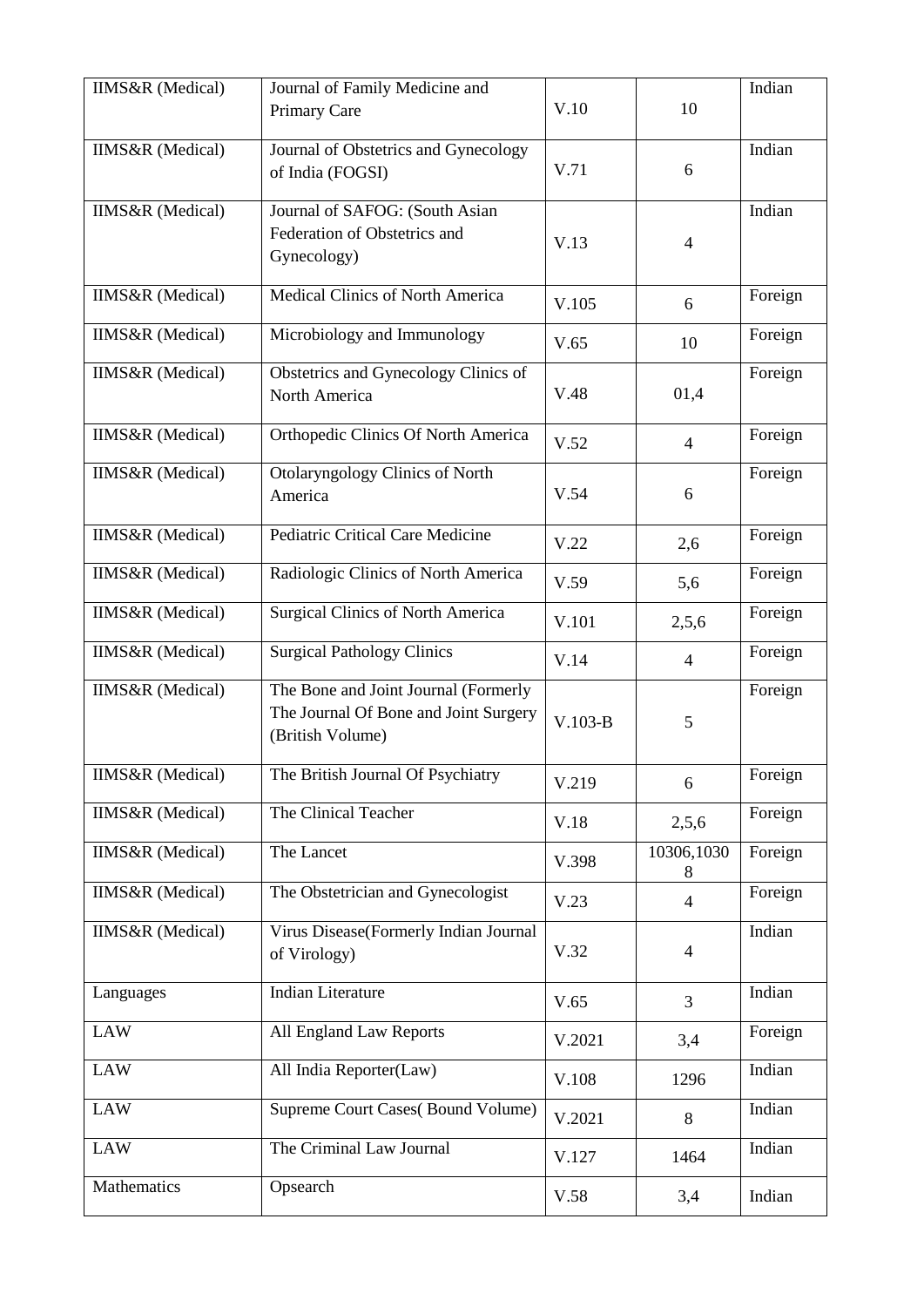| Pharmacy                                                                             | Indian Journal of Medical Research                                                                    | V.153,154 | 4,5,6,1        | Indian            |
|--------------------------------------------------------------------------------------|-------------------------------------------------------------------------------------------------------|-----------|----------------|-------------------|
| <b>Indian Journal of Pharmaceutical</b><br>Pharmacy<br><b>Education and Research</b> |                                                                                                       | V.55      | $\overline{4}$ | Indian            |
| Pharmacy                                                                             | <b>Indian Journal of Pharmaceutical</b><br>Sciences                                                   | V.83      | $\mathbf{1}$   | Indian            |
| Pharmacy                                                                             | Indian Journal of Pharmacology                                                                        | V.53      | 3,4            | Indian            |
| Pharmacy                                                                             | Indian Journal of Physiology and<br>Pharmacology                                                      | V.65      | 3              | Indian            |
| Pharmacy                                                                             | Journal of Advanced Pharmaceutical<br><b>Technology and Research</b>                                  | V.12      | 4              | Indian            |
| Pharmacy                                                                             | Journal of Pharmacy and Bio-allied<br>Science                                                         | V.13      | $\overline{3}$ | Indian            |
| Pharmacy                                                                             | Pharmacology Magazine                                                                                 | V.17      | 75             | Indian            |
| Physics                                                                              | International Journal of Nano System<br>Technology, Electrical Engg. and<br><b>Electrical</b> systems | V.13      | $\overline{2}$ | Indian            |
| Physiotherapy                                                                        | Journal of Exercise Science and<br>Physiotherapy                                                      | V.17      | $\overline{2}$ | Physiothe<br>rapy |
| Nursing                                                                              | The Nursing Journal of India (TNAI<br>Journal)                                                        | V.112     | $\overline{2}$ | National          |
| School of<br>Pharmaceutical<br>Science,Lko                                           | Indian Journal of Pharmaceutical<br><b>Education and Research</b>                                     | V.55      | $\overline{4}$ | Indian            |
| School of<br>Pharmaceutical<br>Science,Lko                                           | Indian Journal of Pharmacology                                                                        | V.53      | 5              | Indian            |